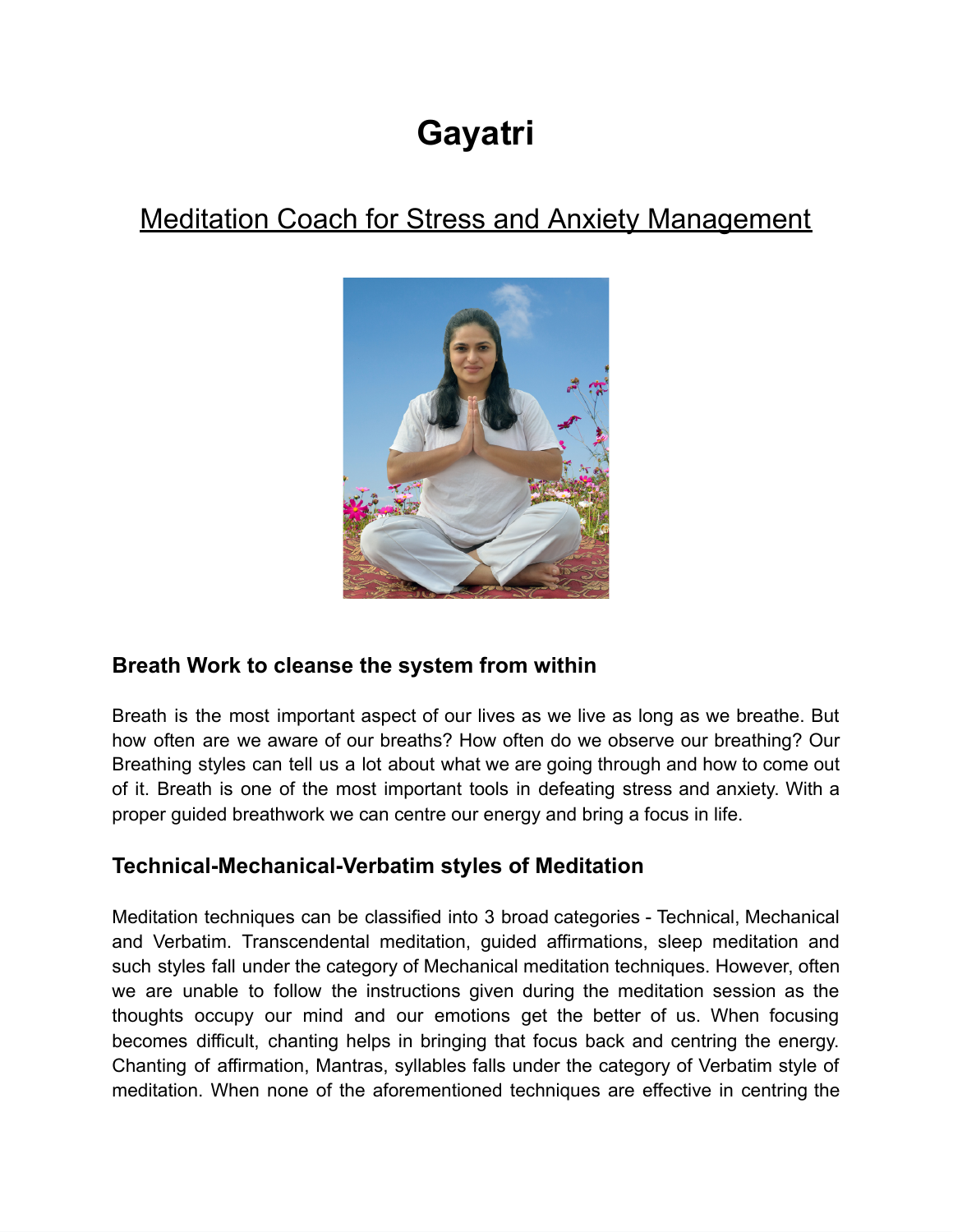energy then the Technical style of meditation is the ultimate recourse. Technical style of meditation involved various breathworks and Yoga postures. Depending on the requirement we need to identify the right style of meditation for us to connect with our higher self and be peaceful in life.

#### **What is taught in these Meditation sessions?**

During my decade-long career in the Media Industry, I have been through almost all sorts of anxieties and stress that corporate professionals experience. I learned various styles of meditations over a period of 15 years and now I have devised a 21 to 45 minutes routine that can help in defeating stress and anxiety and keeping depression at bay. This routine is a combination of breath-work, chanting, and self-observation. Apart from this I also teach the routines for Channelising the energy and Chakra Meditation. I understand the requirements and limitations of the client and accordingly have devised a routine for them. There are certain techniques more effective for migraines and then there are other techniques that help with panic attacks. The ultimate goal is to identify the path that will bring peace to mind and harmony between Heart-Head-Hand.

#### **Meditation for Everyone**

Each person has their own journey when it comes to stress and anxiety. Hence I customize the routine as per the requirement of the client. Whether the client needs to work on stress and anxiety or whether they need meditation to bring more focus in their career or maybe they want to deal with their long-standing trauma. The routine is devised as per the requirement of the client. So far I have served Finance professionals, Engineers, Homemakers, and students.

#### **Peace for my clients is satisfaction for me**

When my client who was suffering from panic attacks informed me that he had not had a single panic attack since he started his sessions with me and that hasn't had to take any meditation since our sessions make me happy to have had an opportunity to help someone. A client of mine who is going through a messy divorce often went on a guilt trip but when she told me that she felt good about herself and she has been feeling stronger since our meditation session is something that makes me happy. Whenever a client of mine informs me of the self-progress achieved due to the meditation session I feel happy and I express gratitude to that supreme power to have given me the opportunity to help my fellow human beings.

#### **Ethos-Pathos-Logos**